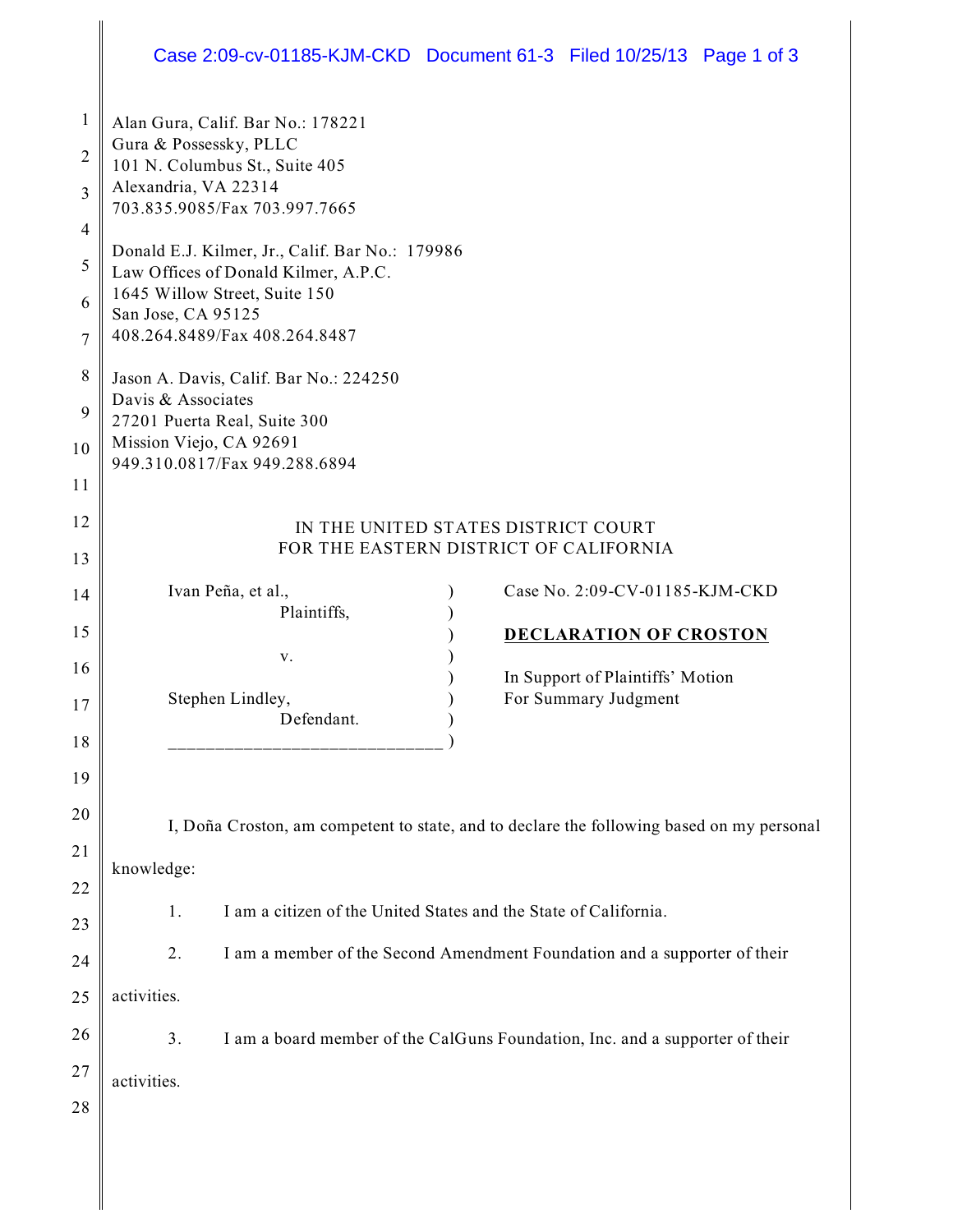## Case 2:09-cv-01185-KJM-CKD Document 61-3 Filed 10/25/13 Page 2 of 3

| 1              | I sought to purchase a Springfield Armory XD-45 Tactical 5" Bi-Tone stainless<br>4.                    |
|----------------|--------------------------------------------------------------------------------------------------------|
| $\overline{2}$ | steel/black handgun in .45 ACP, model number XD9623, and have identified a willing seller who          |
| 3              | stands ready to deliver said handgun to me.                                                            |
| 4<br>5         | But, I cannot lawfully purchase and take possession of the handgun as that handgun<br>5.               |
| 6              | is not on the California Handgun Roster.                                                               |
| $\overline{7}$ | I fear arrest, prosecution, fine and incarceration if I complete this handgun purchase.<br>6.          |
| 8              | Additionally, the fact that California firearms dealers cannot sell this handgun to the public greatly |
| 9              | limits my access to this handgun, reduces price competition for it, and would cause me to expend       |
| 10             | money I would otherwise not spend in shipping the handgun from out of state and then transferring it   |
| 11<br>12       | through an in-state dealer, even were that legal.                                                      |
| 13             | I would acquire new semiautomatic handguns of the kind in common use throughout<br>7.                  |
| 14             | the United States, for traditional lawful purposes including self-defense, but cannot do so owing to   |
| 15             | California's rostering scheme.                                                                         |
| 16             | I declare under penalty of perjury that the foregoing is true and correct.                             |
| 17             | Executed this the $24th$ day of October, 2013, in San Francisco, California                            |
| 18             |                                                                                                        |
| 19<br>20       |                                                                                                        |
| 21             | Doña Croston                                                                                           |
| 22             |                                                                                                        |
| 23             |                                                                                                        |
| 24             |                                                                                                        |
| 25             |                                                                                                        |
| 26             |                                                                                                        |
| 27             |                                                                                                        |
| 28             |                                                                                                        |
|                |                                                                                                        |